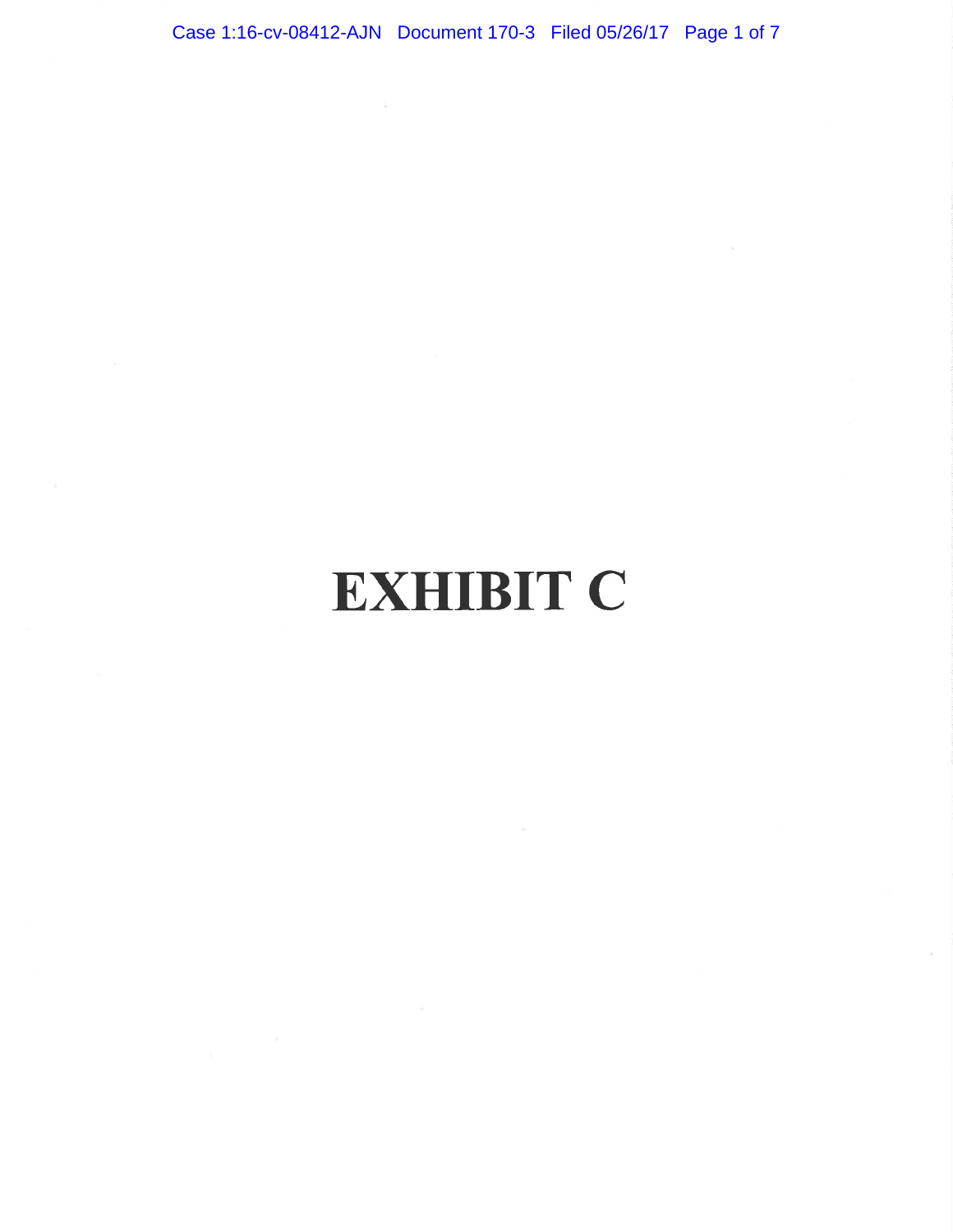#### Case 1:16-cv-08412-AJN Document 170-3 Filed 05/26/17 Page 2 of 7



### **CONTACT**

P : 631-470-5110

1985 Marcus Ave. Lake Success, NY 11042

shandarese.garr@ gardencitygroup.com



# Shandarese Garr

# Senior Vice President, Communications

Shandarese Garr oversees GCG's Notice & Media Team which comprises notice, advertising and media experts with more than 60 years of advertising experience who have developed some of the most successful, complex, and high-profile notice campaigns in history while utilizing the most current methods and technology for locating and reaching class members. Based on her more than 25 years of experience in key Operations roles at GCG in which she gained in-depth knowledge of the evolution of the Federal Rules of Civil Procedure, particularly rules regarding notice, Ms. Garr leads a team that combines proven media industry expertise and operations experience with class member communications and management to provide a thorough, tailored, and efficient notice program.

Ms. Garr has led the administration of hundreds of class action settlement, including more than 150 securities class action settlements. She has orchestrated all aspects of massive administrations such as the \$1.1 billion *In Re Royal Ahold Securities and ERISA Litigation*, in which GCG mailed over 25 million notices translated into 16 languages to potential claimants in 105 countries. For the \$2.4 billion Nortel Networks Corp. Securities litigations, she oversaw the execution of a notice program involving mailed notice to over 2.3 million class members in the United States, Canada and around the globe. Some of the other large and wide-reaching programs she has handled include *Global Crossings*, *WorldCom*, *Lucent*, *Enron*, *DaimlerChrysler*, *Oxford Health Plans*, and *Dollar General*.

In addition to leading GCG's Notice Team, Ms. Garr is responsible for executing GCG's diversity and inclusion vision by creating and launching company-wide programs and initiatives that focus on innovation, performance, and business growth. She is a long-standing member of the National Association of Securities and Commercial Law Attorneys (NASCAT), the American Management Association (AMA), The International Women's Leadership Association, DiversityInc, and the Society for Human Resource Management (SHRM). She is also a former board member of MFY Legal Services. Ms. Garr has been featured in Inspirational Woman Magazine and in a CNN article, StreetInsider.com, prweb, Wn.com, Noodls, as well as in Black Enterprise magazine's "On the Move" column, and Crawford & Company's Currents "Associate Spotlight" column.

#### **Trade Organizations:**

American Management Association (AMA) DiversityInc MFY Legal, Member National Association of Securities and Commercial Law Attorneys (NASCAT), Former Administrator National Association of Women Lawyers (NAWL) Society for Human Resource Management (SHRM) The International Women's Leadership Association

#### **Speaking Engagements:**

GCG Diversity & Inclusion VP Promotes Mentoring, Shandarese Garr Delivers Keynote Speech at N. CT. Black Nurses Association's Scholarship Luncheon, October 5, 2015

#### **In the News:**

"Legal Notice and Social Media: How to Win the Internet," National Law Journal, August 2016

"GCG Promotes Diversity and Inclusion in the Workplace, Legal Administration Provider Sets the Bar for Employee Diversity, Inclusion and Mentoring Programs," June 15, 2015

"Shandarese Garr: Mentoring for Success", March/April 2015 issue of *Inspirational Woman Magazine*," March 23, 2015

"GCG Taps Industry Veteran to Lead Diversity and Inclusion Initiatives: Legal Administrator Affirms Commitment to Diversity and Inclusion," November 20, 2014 "GCG's Executives featured on CNN.com: What changes with women in the boardroom?" October 23, 2013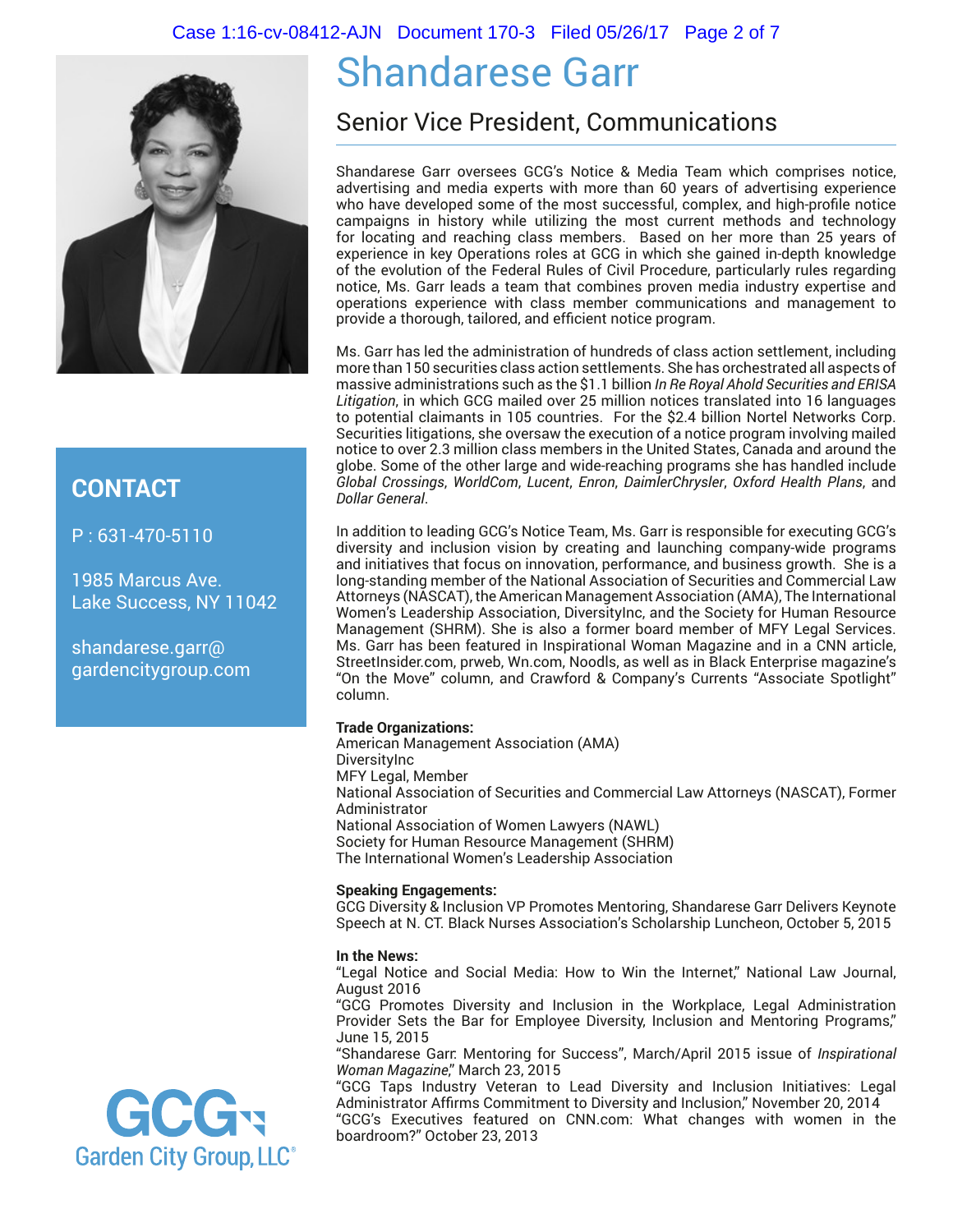#### Case 1:16-cv-08412-AJN Document 170-3 Filed 05/26/17 Page 3 of 7



## **CONTACT**

P : 206-753-0582

1531 Utah Ave. S., Ste 600 Seattle, WA 98134

brandon.schwartz@ gardencitygroup.com

# Brandon Schwartz

Director, Notice & Media

With more than 15 years of marketing, advertising, and media experience, Brandon Schwartz develops noticing solutions for all aspects of class action settlements. Mr. Schwartz joined GCG in February 2015, bringing his hands-on experience in the design of local, regional, national and global notice plans. He has in-depth knowledge of generating media, conducting demographic research, designing media plans, developing and buying media, and creating commercial/ video productions, and keeps GCG up to date on current developments and best practices to consider for social media outreach through platforms such as Twitter and Facebook. He also has particular antitrust case experience which includes the *In re Ductile Iron Pipe Fittings Direct and Indirect Purchaser Antitrust litigations, and In re Pool Products Distribution Market Antitrust Litigation*.

Mr. Schwartz has designed and implemented ad campaigns for more than 100 high-profile cases in addition to the hundreds of cases he's managed over the course of his career. Prior to joining GCG, Mr. Schwartz spent over four years as the Media Manager for a large claims administrator where he designed a multi-million dollar media campaign for *In re: Oil Spill by the Rig Deepwater Horizon in the Gulf of Mexico*. He also gained significant experience developing international notice campaigns for *In re Parmalat Securities Litigation*, the *Indian Residential Schools Settlement*, and the *Royal Dutch Shell Non-United States Residents Securities Class Action Settlement*. For the *Countrywide Data Security Breach Litigation*, he created a how-to video about claims filing that was translated into Spanish and deemed "ground breaking" by the judge handling the case. Earlier in his career he spent almost two years consulting with clients on the West Coast developing solutions for all aspects of class action settlements, from legal noticing to disbursement.

#### **Education:**

University of Illinois at Chicago, B.S., Marketing and Management

#### **Landmark Cases:**

*In re The Flintkote Company and Flintkote Mines Limited In re Ductile Iron Pipe Fittings ("DIPF") Direct Purchaser Antitrust Litigation In re Ductile Iron Pipe Fittings ("DIPF") InDirect Purchaser Antitrust Litigation In re Polyurethane Foam Antitrust Litigation In re Pool Products Distribution Market Antitrust Litigation Corona v. Sony Pictures Entertainment, Inc. State of Oregon, ex rel Ellen F. Rosenblum v. AU Optronics Corp. et al*

#### **In the News:**

"Legal Notice and Social Media: How to Win the Internet," *National Law Journal,*  August 1, 2016

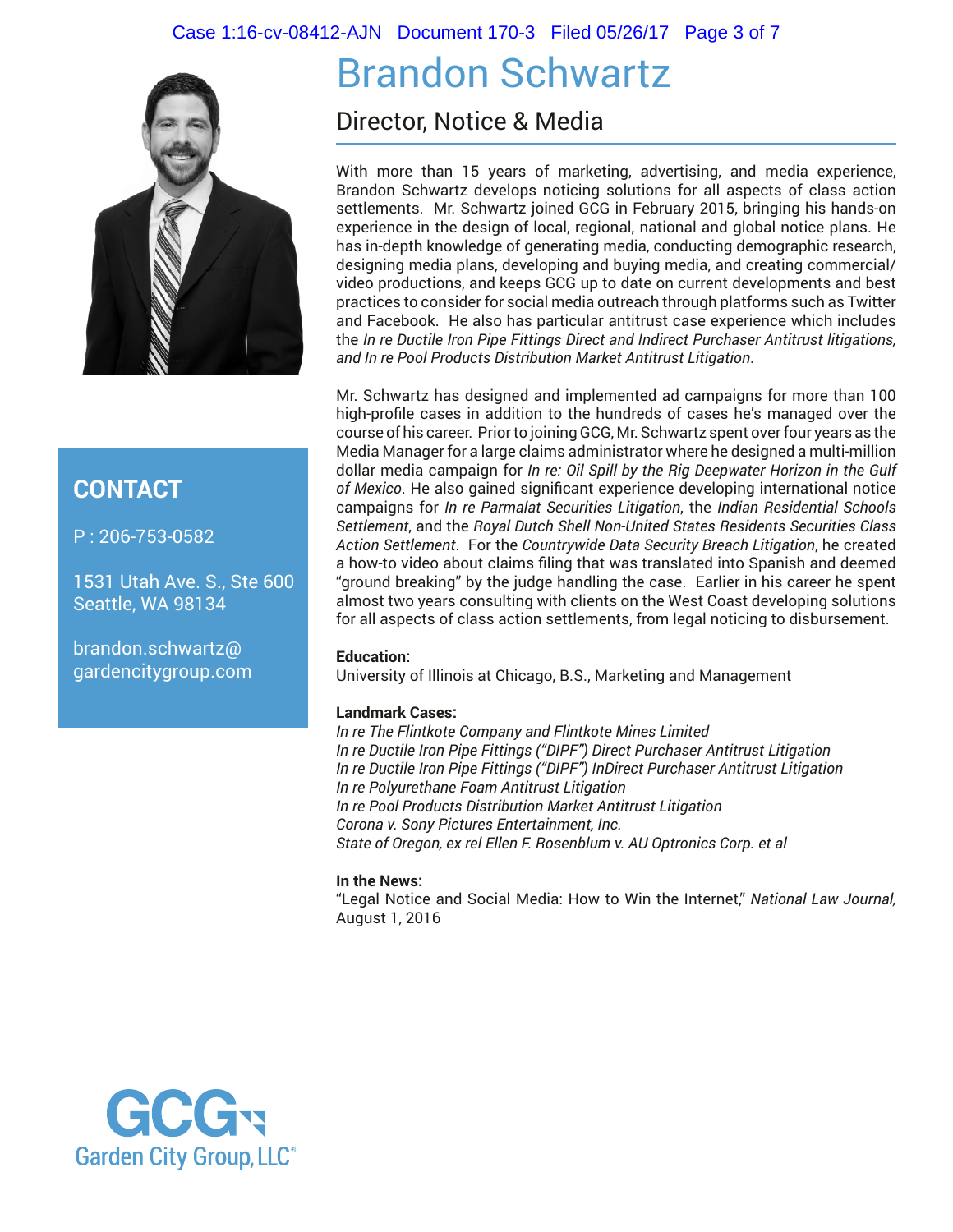#### Case 1:16-cv-08412-AJN Document 170-3 Filed 05/26/17 Page 4 of 7



### **CONTACT**

P : 703-349-3827

maggie.ivey@ gardencitygroup.com

# Maggie Ivey

# Media Supervisor

Maggie Ivey designs and implements some of the largest and highest profile regional, national and international consumer legal notification programs. Over more than 12 years with GCG, she has used her extensive knowledge of syndicated research touted by the industry to develop defensible opinion- based notice plans effective at reaching class members both nationwide and around the globe. Her experience includes consumer fraud, antitrust, telecommunication, securities, banking, insurance, and bankruptcies. Examples of notice programs that Ms. Ivey has worked on include *Stefanyshyn v. Consolidated Industries, Blue Rhino In re: Pre-Filled Propane Tank* and *Benjamin Careathers v. Red Bull Class Action*.

Ms. Ivey has been instrumental in incorporating new media and social media into court-approved notice programs. Specifically, she was one of the first media planners to incorporate mobile advertising into legal notice programs. Prior to joining GCG, Ms. Ivey was a media planner with a large advertising agency outside of Washington, D.C. There, she planned and implemented traditional and online media buys for national and regional clients such as Choice Hotels International, PNC Bank, Sallie Mae, CORT Furniture, Children's National Medical Center and Colonial Williamsburg, among others. She assisted in allocating budgets for billing of over \$25 million in advertising.

#### **Education:**

James Madison University, B.B.A., Marketing/Advertising, *magna cum laude*

#### **Landmark Cases:**

*Federal-Mogul Global, Inc. Gemelas v. The Dannon Company, Inc. In re: Air Cargo Shipping Services Antitrust Litigation In re: Reebok Easytone Litigation In re: Specialty Products Holding Corp., et al.*

#### **In the News:**

**Co-author, Legal Notice: R U ready 2 adapt?** BNA Class Action Litigation Report, Vol 10, No. 14, 7/24/2009, pp. 702-703

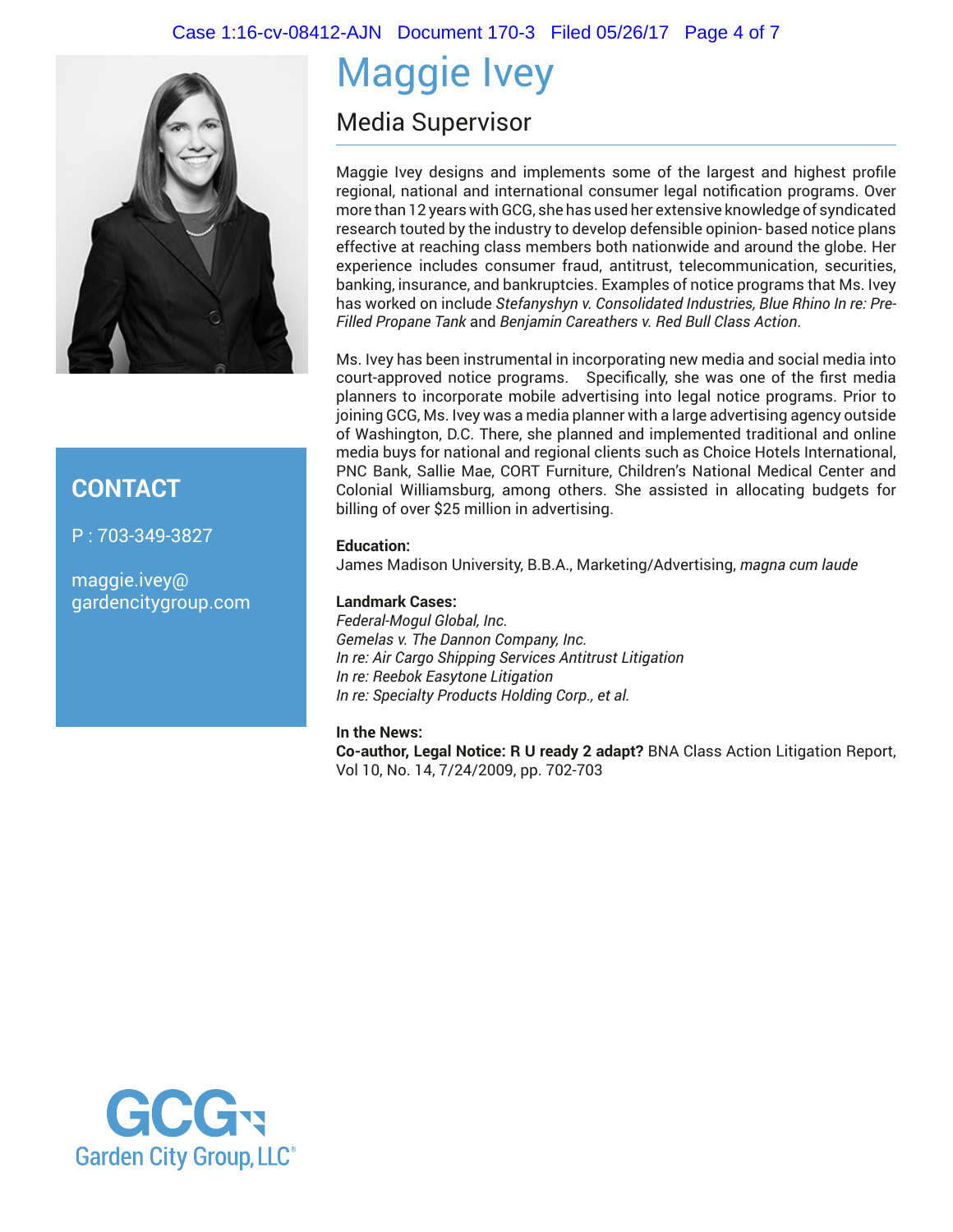### **CONTACT**

P : 503-906-5307

katie.sparks@ gardencitygroup.com

# Katie Sparks

Media Buyer

With over seven years of experience in creating legal notice media plans, Katie Sparks designs and implements effective notice campaigns tailored to the audience, language requirements and geographical needs of each case. She takes into account effective noticing criteria and draws upon her background in editing and publishing. Ms. Sparks has particular expertise developing noticing solutions for securities and bankruptcy administrations, and has worked on many of GCG's large mortgage-backed securities cases, as well as the *In re Air Cargo Shipping Services Antitrust Litigation, and the AMR Corporation, et al. (American Airlines)* and *Motors Liquidation Company, et al. (fka General Motors Corp., et al.)*  bankruptcies. She also helped design and implement the notice plan for the Gulf Coast Claims Facility. When working on consumer cases, she uses reach and frequency analysis to determine the most effective media outreach strategy.

In a case such as the *JP Morgan RMBS Settlement – Article 77* Ms. Sparks' excellent project management skills are essential to her ability manage the many moving parts related to noticing, including publication occurring in 12 countries and 20 languages. Ms. Sparks sees the project through from start to finish, analyzing the target demographic, researching media vehicles, and putting together the proposal and timeline. She designs ads and works with translators, media representatives, and other vendors. Ms. Sparks also handles earned media in the form of public relations and monitoring the press related to GCG's media plans.

#### **Education:**

Gonzaga University, B. A., Journalism and Psychology

#### **Landmark Cases:**

*Air Cargo Shipping Services Antitrust Litigation The Bank of New York Mellon Settlement Citigroup Inc. RMBS Settlement -Article 77 Proceeding Gulf Coast Claims Facility JP Morgan RMBS Settlement-Article 77 Proceeding*

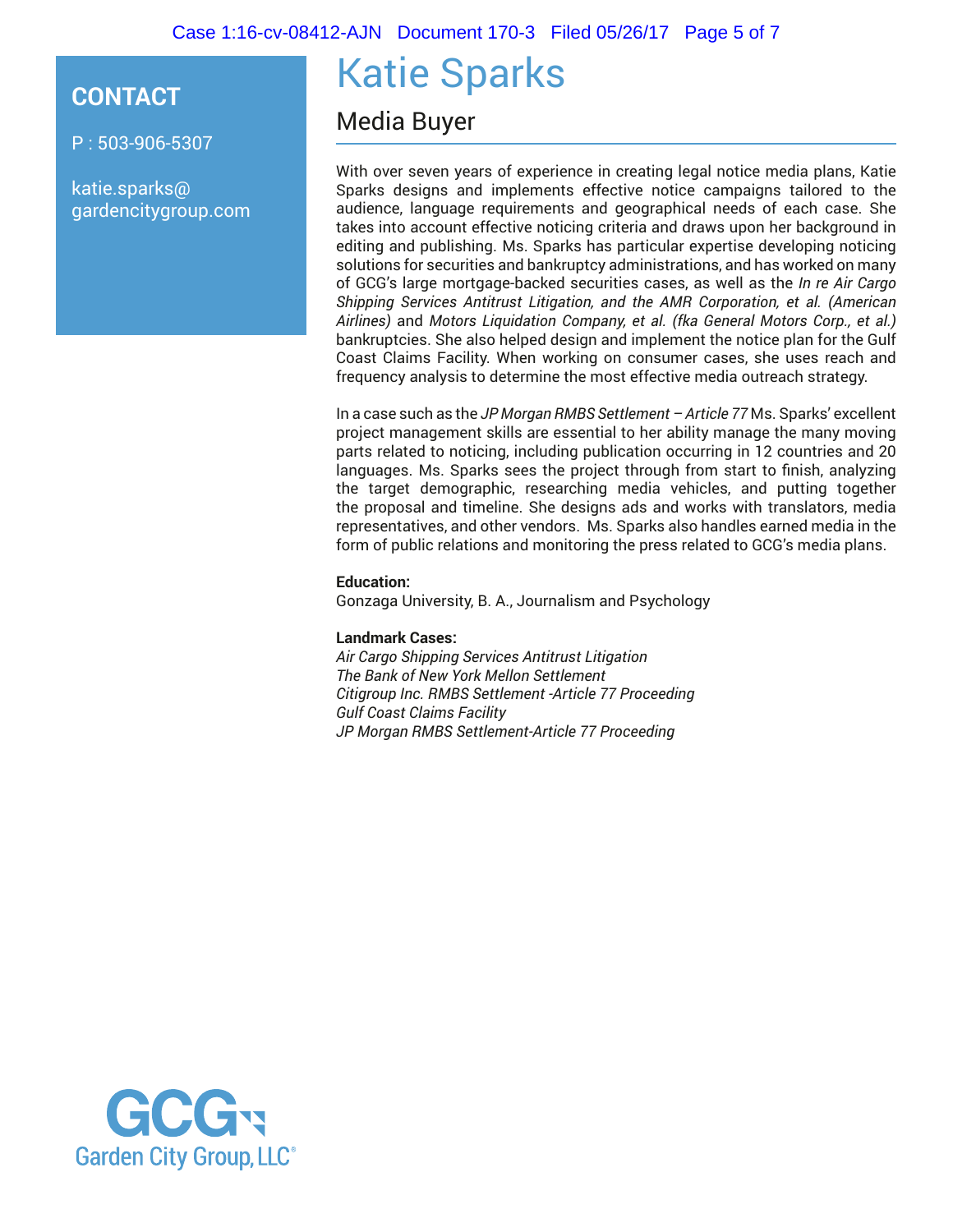Case 1:16-cv-08412-AJN Document 170-3 Filed 05/26/17 Page 6 of 7

### **CONTACT**

P : 503-906-5305

tammy.ollivier@ gardencitygroup.com

# Tammy Ollivier

# Senior Project Manager

With more than 17 years providing legal notice solutions for class action and bankruptcy matters, Tammy Ollivier has managed a portfolio of complex media campaigns with more than \$10 million in combined total gross media billings. Ms. Ollivier develops and implements GCG's complex and high-profile legal notice advertising campaigns, including for mega-sized class action settlements such as the *Deepwater Horizon Settlement and In re Air Cargo Shipping Services Antitrust Litigation*, as well as bankruptcy notice programs for *AMR Corporation, et al. (American Airlines)* and *Motors Liquidation Company, et al. (fka General Motors Corp., et al.)*. Her responsibilities include researching target audiences, designing notice plans, formatting advertising copy, negotiating media rates, placing notices, and training internal media team members.

For the *Gulf Coast Claims Facility*, Ms. Ollivier managed a massive outreach effort after analyzing nationally syndicated media research to determine the demographics, psychographics and geographical distribution of the target population. The notice campaign included advertisements in 275 newspapers throughout the affected region, with more than 500 insertions, internet notice via more than 40 local newspaper, television and radio websites, media relations, and distribution of notice posters to approximately 5,000 local establishments in the affected area. For *Air Cargo Shipping Services Antitrust Litigation*, she directed an international notice program with publication in local newspapers in 68 countries, global newspapers and industry trade publications with more than 350 insertions, including notice translation in 36 languages, internet notice, third-party outreach to trade organizations and dissemination of a global press release.

#### **Education:**

University of Oregon, B.S., Management and Marketing

#### **Landmark Cases:**

*Air Cargo Shipping Services Antitrust Litigation AMR Corporation, et al. (American Airlines) Gulf Coast Claims Facility Motors Liquidation Company, et al. (f/k/a General Motors Corporation, et al.) Polyurethane Foam Antitrust Litigation Specialty Products Holding Corp., et al.*